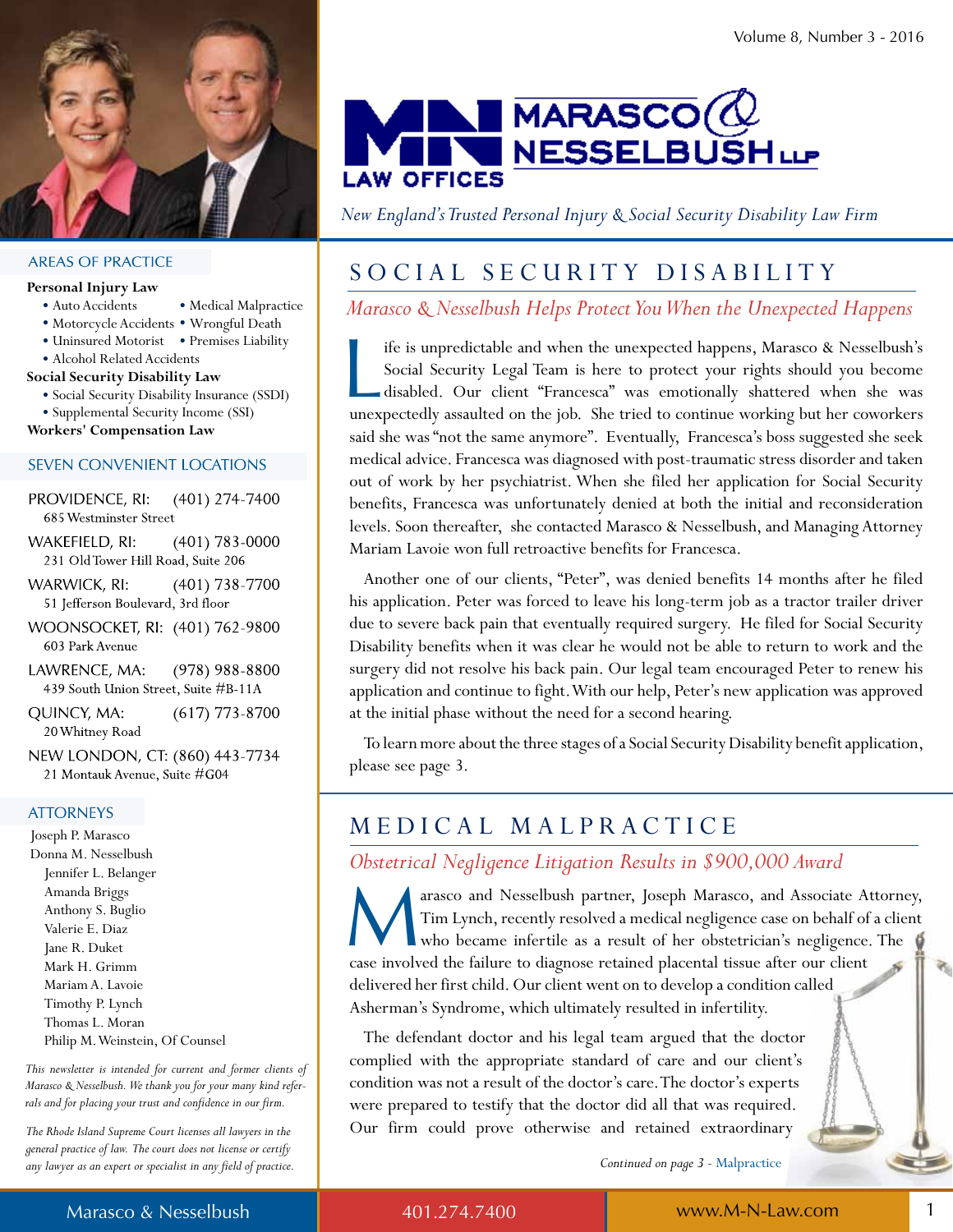

*Pictured left to right: Dennis Cesana, Cecilia Santos and Donna Nesselbush.*

# cecILIA SANtoS

## *Intake Assistant Honored as Employee of the Quarter*

M arasco & Nesselbush is proud to recognize Cecilia Santos ("Ceci") as our Employee of the Quarter for the second quarter of 2016. Our employees show compassion, kindness, innovation and a willingness to go above and beyond for our clients, and ceci is no exception. After working for a large New york city law firm, ceci joined us in March 2012 as an Intake Legal Assistant in the Social Security Department and immediately started adding value to our team. ceci was attracted to our family oriented culture, loves that she can make a difference and takes pride in being part of a team that serves the injured and disabled. ceci is originally from the Dominican Republic and graduated from Assumption college with a bachelor's degree in Spanish and Latin American Studies. When Ceci is not working, she enjoys traveling and spending time with her family, which includes her loveable dog Biscuit. We congratulate Cecilia on her achievement and give thanks for her continued dedicated service!

"GIVE US CLEAR VISION, THAT WE MAY KNOW WHERE TO STAND AND WHAT TO STAND FOR because uNless we staNd for soMethiNG, we shall fall for aNythiNG."

 $\sim$  Peter Marshall

Nelcome



### **JennIfer BETTENCOURT**

*Director of Personal Injury Operations*



**DennIS CeSana** *Director of Social Security Operations*

## JOSEPH MARASCO *Named President-Elect of the Rhode Island Association for Justice*



*Pictured left to right: Tom Moran, Anthony Buglio, Mariam Lavoie, Joseph Marasco, Donna Nesselbush and Valerie Diaz.*

*On Friday, September 9, 2016, the Rhode Island Association for Justice "RIAJ" held its 30th Annual Awards Reception where Joseph Marasco was named President-Elect. RIAJ is Rhode Island's largest trial bar and promotes a fair and effective justice system, ensuring that persons injured by misconduct or negligence of others can obtain justice.*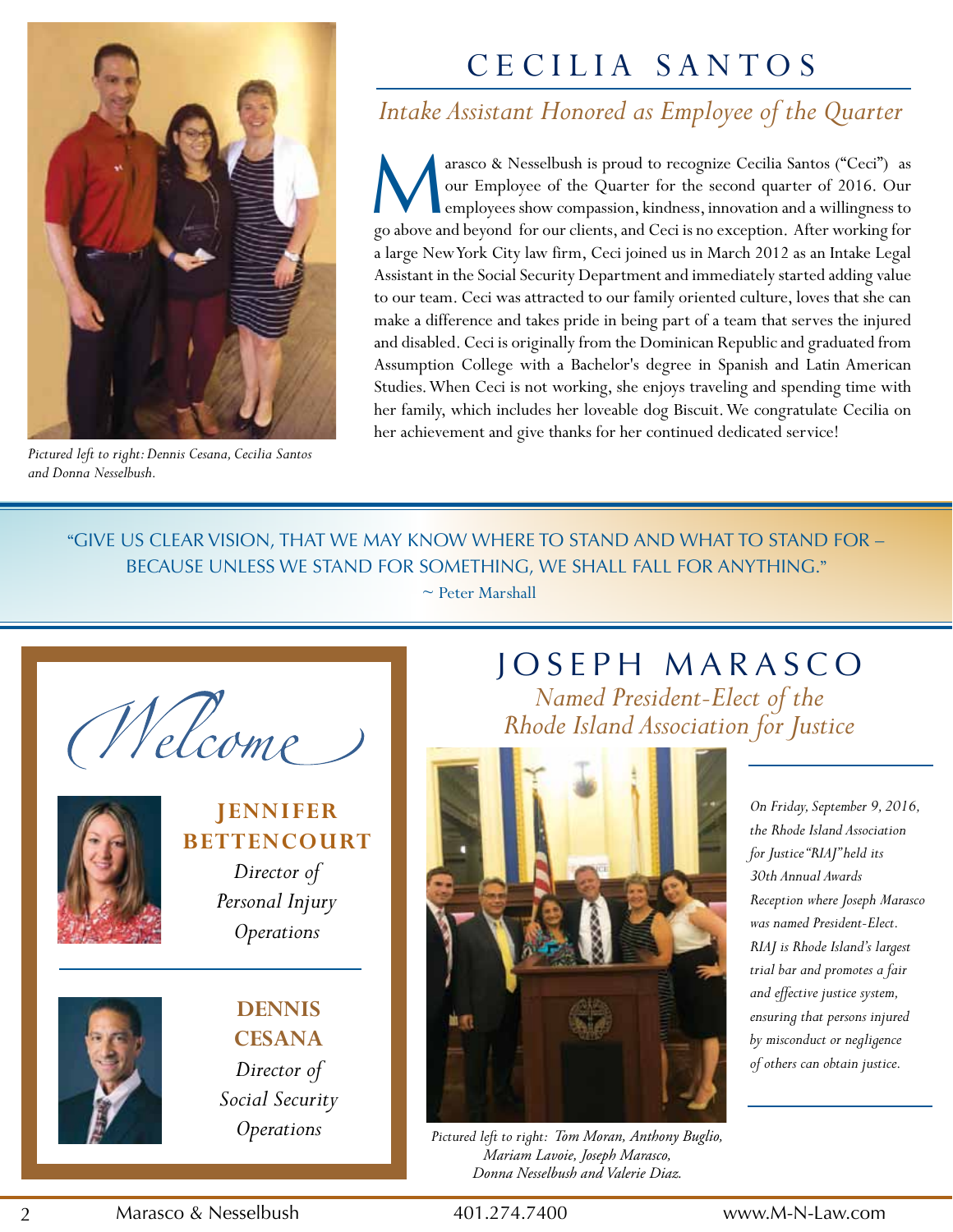## **Attorney Spotlight** *Marasco & Nesselbush*

*We welcome Amanda, Tom and Valerie to our Marasco & Nesselbush family!*

M arasco & Nesselbush strives to provide all of our clients with the utmost care and respect while also achieving extraordinary results. We cannot do this without talented, dedicated lawyers. We are excited to share that our legal team has grown with the addition of Amanda briggs and Valerie Diaz in our Social Security Department and Thomas Moran in our Personal Injury and Medical Malpractice Department.

#### **amanDa BrIggS**



Amanda briggs earned her law degree from the University of Massachusetts School of Law (Dartmouth) and is passionate about helping the injured and disabled get the benefits they deserve in order to get their lives back in order. When Amanda is not working to protect her clients' rights, she enjoys dancing and spending time at the ocean.

### **thomaS " tom " moran**



Thomas "Tom" Moran is a graduate of Providence college where he played Division I soccer, and a graduate of Roger Williams University School of Law. He is licensed to practice in three states – connecticut, Massachusetts and Rhode Island. Tom has a competitive streak that has served him well both professionally and while he's playing soccer.

#### **va L e r I e D I a z**



Valerie Diaz is also a graduate of Roger Williams University School of Law. From the time she was a young girl, Valerie knew she was meant to serve the public and help others, and this was confirmed for her after taking a constitutional law course in college. Valerie experienced our exceptional, world-class client care when she brought a family member's case to us, and this motivated her to join our firm.

#### Malpractice *- continued from page 1*

experts to establish negligence and damages. On the eve of trial, after extensive litigation, the doctor chose to resolve the matter and avoid the risk of a jury trial. Had the trial proceeded, our legal team would likely have been successful due to the medical and legal developments and our exceptional experts. However, the choice to resolve the matter was in our client's best interest and in part based

### **SOCIAL SECURITY TIMELINE**



on the available insurance coverage.

 "No amount of money can truly compensate our client for the loss she and her family sustained. but, we are thankful that the doctor and his insurance carrier were held accountable for his actions. Tim did an outstanding job developing the case," said partner Joe Marasco.